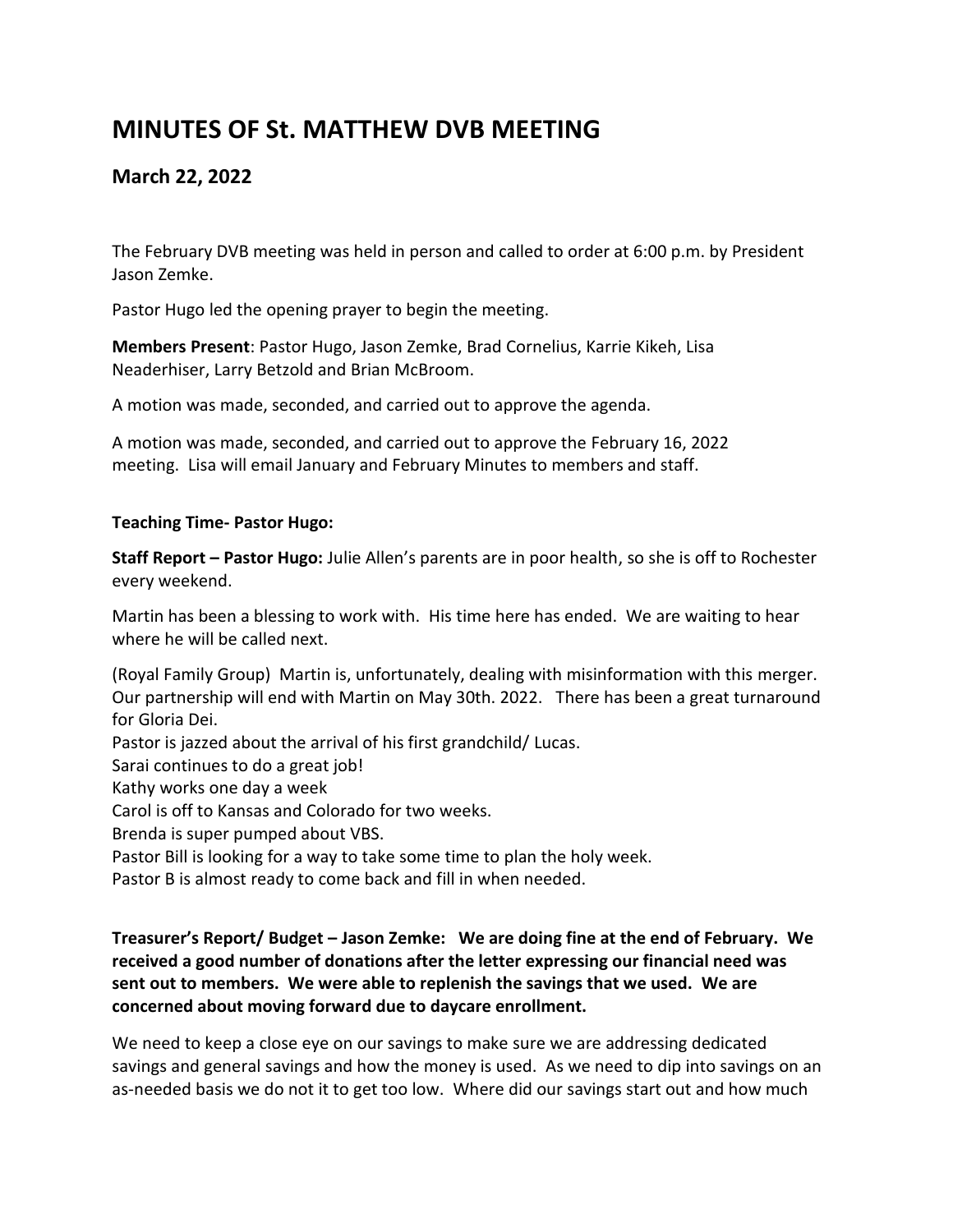of it did we need to access. What is the exact amount that we have accessed? The daycare is on an upward trend.

If we can take a look at our discretionary spending.

The pastor will need to check in with Jim to see if we have a credit line still available. This is just an inquiry.

The building fund is doing well. Do we have income coming in yet from the Ethiopian Church?

**COVID Update – Pastor Hugo:** The number of COVID cases has taken a drop. We are below our lowest point compared to last summer.

By Maundy Thursday, April 14 we would like to offer communion at the rail and the common cup.

This Sunday we would like to start having the children's message.

## **Other Business:**

**Brian Mc Broom will highlight the next news scene.**

**Karrie will interview Sue. Mothers of Multiples**

**Property-Facility Committee Report – Jason:**

**VBS Brenda will lead outdoor VBS at Highland Park. We will partner up with three other churches. The Ethiopian Church will be invited as well. This will include children's ministry and older youth group members.**

- The committee wants to know from DVB if there is anything we need to address that is of high importance.
- The downstairs bathrooms are a continued concern for appropriate use for all members and daycare.

**DCLC:** Enrollment is down right now due to many families that have moved out of the area. We need to build the numbers back up. We have a waiting list for infants. The DCLC Board needs to work on more creative ways to advertise. We had a state inspection on the daycare today and everything went well. There were no big things that needed to be addressed. Yeah!

Julie S. Is continually looking into other Grant opportunities to supplement the daycare.

Staffing model: Karrie and Louise are looking for more members to be on their team. They are looking for another male. The purpose of the group is to determine if the current staffing model still meets our needs at St Matthew and the community. Our world has been changing all the time. How are we meeting our needs here and in our community? This process will only take about a month. The thoughts are to work after church on some Sundays.